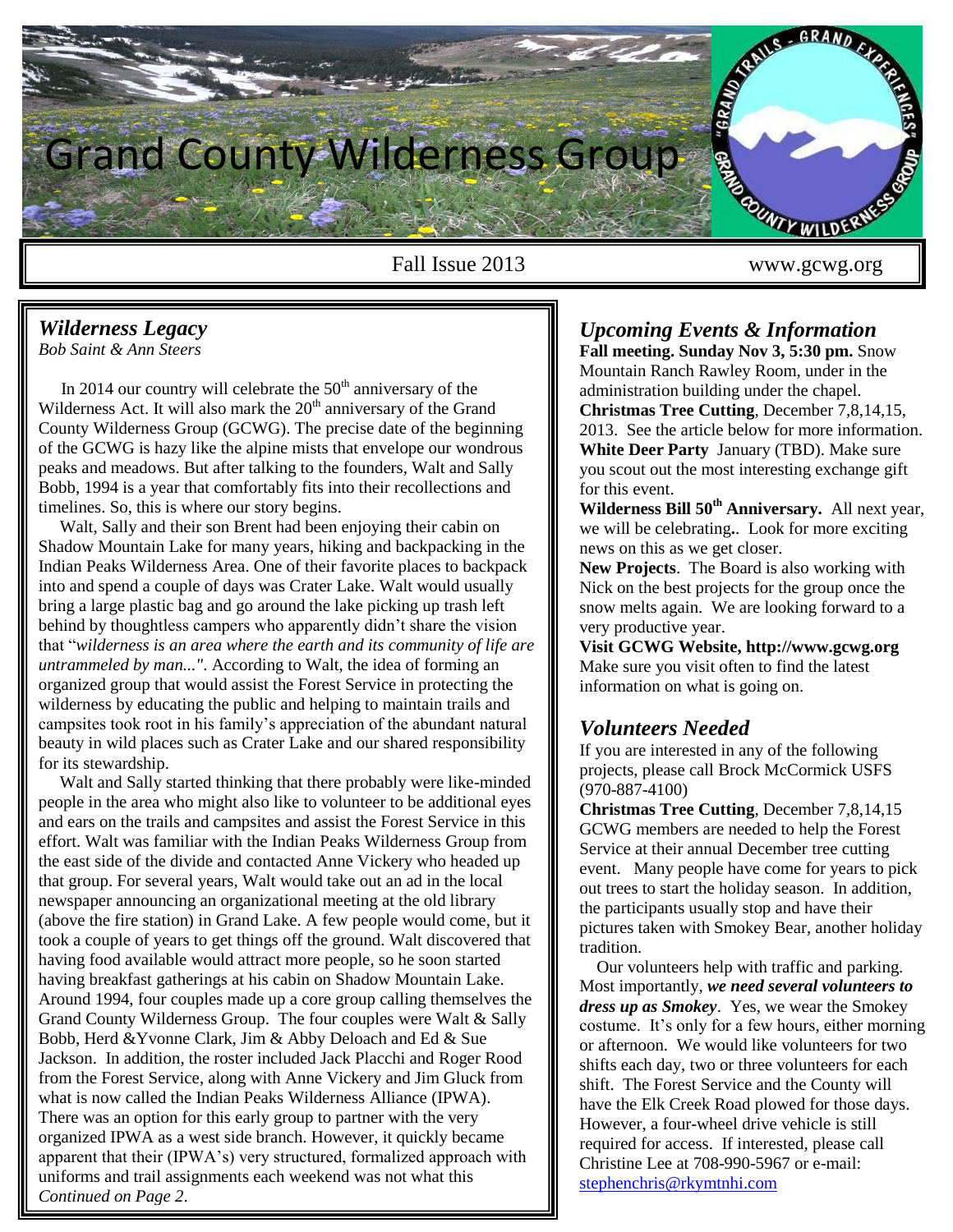#### *Wilderness Legacy Continued from front page.*

congenial, friendly group that liked to hike and enjoy each other's company, wanted.

The group slowly grew and continued Walt's vision of assisting the Forest Service in the Wilderness Areas of Grand County by educating the public of the need to protect the wilderness by following the rules such as not having dog's off leashes, camping in proper paces with a permit and packing out all trash. We actually received training from the Forest Service on how to tactfully speak to the public about the rules without being antagonistic or overly aggressive. Before the current registration boxes were installed, we would count the cars in the parking lot and the number of people, dogs and other animals we encountered on the Grand County Wilderness trails; and provide a summary report to the Forest Service. In addition, with the help of long time summer Wilderness Ranger Roger Rood and sometimes on our own, we would maintain some of the trails within the Wilderness Areas. Roger Rood's consistent support and guidance as the Forest Service liaison at this time was pivotal to the early success of the GCWG.

The founding years saw other developments that have remained part of the legacy. For example, the group soon realized that it needed some sort of identification when encountering the public on its outings, so charter member, Herd Clark designed the original t-shirts and logo that is still used today. Similarly, the group continued its tradition of having fun, social get-togethers, a feature that Abby and Jim Deloach recall with great fondness. Then, on July 19, 1999 the IRS 501(c) 3 non-profit status was obtained. Walt Bobb's son Brent, who was by then a law student at the University of Colorado, helped with the writing of the original charter and bylaws for the GCWG.

 The IRS non-profit status meant that the GCWG could apply for grants and donations to further our mission. Charter member Ed Jackson applied for a Great Outdoors Colorado (Lottery Funds) grant. On August 25, 2000 a grant was approved for \$4,320 to improve the Junco cabin including the installation of outhouses. An outhouse was required by the Forest Service for the Junco cabin to be utilized by the public. As stated in the grant, 10% was required in "in kind" services from the GCWG. About 20 people working approximately 80 hours fulfilled this obligation by staining the cabin, installing the wheelchair ramp and the outhouse. A contract for \$3,700 was made to transport the outhouse 75 miles from storage at the Williams Fork Campground to the Junco Cabin. Fraser Crane helped by lifting the outhouse onto a dump truck from Tabernash and then onto the site at Junco. Conroy Excavating dug the hole for the outhouse. The rest of the grant money was used to stain the cabin, purchase lumber to construct the wheelchair ramp and supplies for the outhouse, including toilet paper, which the Forest Service couldn't afford at the time.

 Since the early years of the founding of the GCWG, the organization has grown and expanded its assistance to the Forest Service. As the legacy continues we remain inspired by the vision and persistence that Walt and others established in the beginning. As we look forward to celebrating the anniversary of the Wilderness Act and the founding of the Grand County Wilderness Group, it is also a good time to honor the legacy of both. Howard Zahniser, the primary author of the Wilderness Act, once wrote: *"To know the wilderness is to know a profound humility, to recognize one's littleness, to sense dependence and interdependence, indebtedness and responsibility."* This sentiment echoes the insight that Walt Bobb had when he first started picking up trash at Crater Lake back in the 90's. Walt's idea has grown into a very proud, successful organization whose mission is "To Assist the US Forest Service in the Preservation, Protection,

Improvement and Public Understanding of the Wilderness areas of Grand County". What a wonderful legacy, what a wonderful Wilderness!

Note: Walt and Sally Bobb first bought property in Hawaii in 1992. In 2002 they moved to Hawaii full time and continue to live there. Their son, Brent, is now a successful lawyer living in Zurich, Switzerland with his wife and two young sons (3 & 5).

Roger Rood recently retired and returned to Grand County. He has also rejoined the GCWG and is once again helping to protect and maintain the Wilderness.

Herd Clark passed away in 2012 and continues to be missed by all.

## *Orientation Hike to Strawberry Lake Jean Vasicek*

 This past summer one of our orientation hikes was to Strawberry Lake. The trail is just off the road to Monarch Lake from hwy 34. The trail is not marked to discourage hikers from finding their way. The floating vegetation on the lake is extremely sensitive to foot traffic. Hikers should stay on the path. Damaged vegetation needs hundreds of years to recover.



Strawberry Lake (taken from new floating dock)



Orientation Hike Participants

*ALL VOLUNTEERS:*Make sure you look for the e-mails and report all of your **volunteer hours**. It's very important that we keep track of these. Don't know what to count? Check the Volunteer Hours link on the website.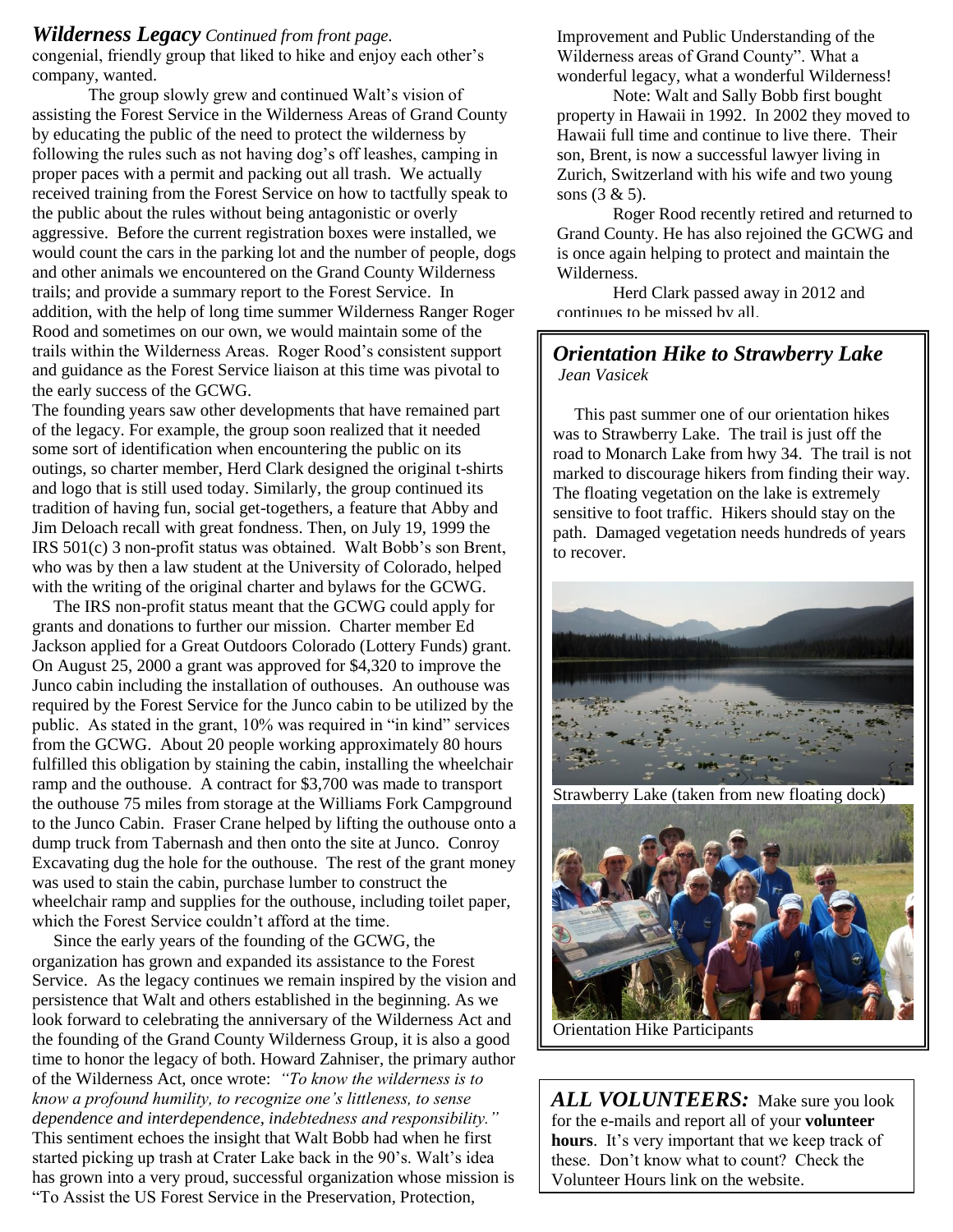## *Wilderness Ranger Update*

 Greetings on behalf of the wilderness crew here on the Sulphur Ranger District. Some of our most recent outings were working the trails up Vasquez Pass, Bottles Peak, St. Louis Divide trail, Gourd Lake, Crater Lake, High Lonesome, Arapaho Pass, Caribou Pass and Cascade Creek. Trails were cleared, campsites were recorded and public contacts were made. We have been making our rounds to Still Water, Green Ridge and Idlewild campgrounds to give informative programs on Wilderness to the patrons at the campsites.

 We also have been working consistently with the WONDERFUL Grand County Wilderness Group…that's you guys and gals! Without all of your help, we rangers wouldn't be able to accomplish all the things on our "summer to do" list and we sure do appreciate all you do! Some of the work we've accomplished together has been: trail maintenance on the Cascade Creek Trail next to Monarch Lake; trail maintenance on the Bottle Pass Trail; building a bridge on the Bowen Gulch Interpretive Trail along with other trail maintenance; and our most recent trip included trail and campsite maintenance on the Caribou Pass and Arapaho Pass Trails, and at Caribou Lake. Most of the work wilderness rangers do is physically demanding and involves long hours and I commend you all for your never failing enthusiasm and all the hard work and effort you all put into whatever project we bring you to. Thank you again! Be sure to check out the Grand County wilderness website for future volunteer projects at [www.gcwg.org](http://www.gcwg.org/) Happy Trails!



Bottle Pass

#### *IMPORTANT NOTICE!!!*

## *Monitoring the Monarch Lake Cabin*

 Yesterday at Monarch Lake, Ed and I had a positively glorious day. It was not only beautiful, but meeting the 100+ who visited reconfirmed my faith in humanity. They were splendid people, congenial and so pleasant to visit with. They all really loved being in the area and so appreciative of our presence.



Two moose enjoying the view at Monarch Lake.



Looking for a ride?



 We have found some very good uses for our money. At the end of last year, we bought better binoculars for the kids backpacks that have been such a success. This year, we helped the forest service purchase new trail head signage for Vasquez and Byers Peaks Wildernesses.

 Next year we will be spending money on maintenance for some of the kiosks that the signs go in, and working on signs for Never Summer and Indian Peaks Wildernesses. Also next year is the 50th anniversary of the Wilderness Act, and we will be spending money to help spread the word.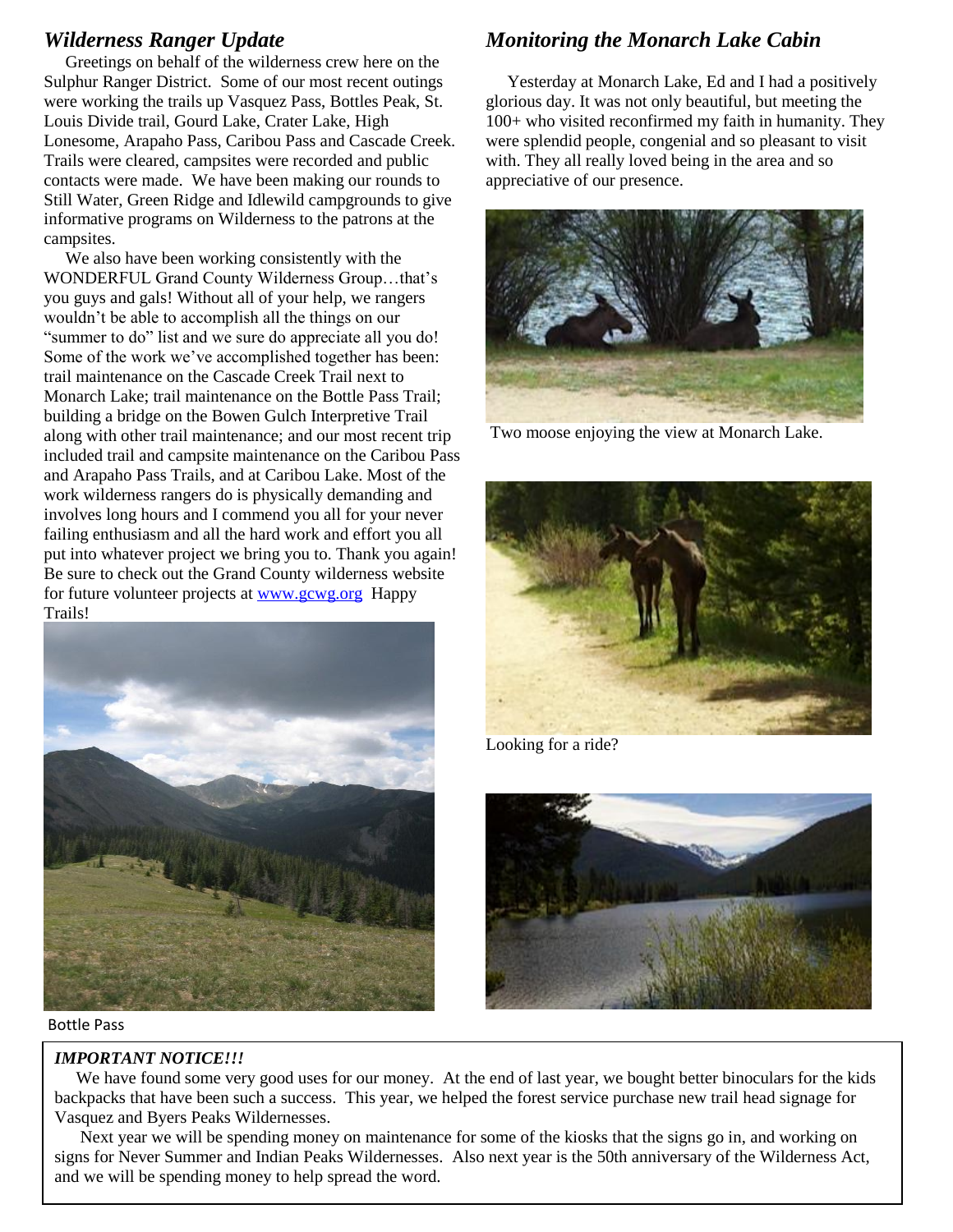**Grand County Wilderness Group** - We are a group of individuals and couples who share a common interest in outdoor activities and are willing to put time and energy into helping the forest. Here are some opportunities for you to become involved. All you need to do is set aside the time and sign up. NO ONE WILL CALL, it is up to you to get out there and make a difference.

- 1. Host one day at Junco Cabin set date with Mary Ann Groswold (970-726-4390)
- 2. Host one day at Monarch Cabin same as above
- 3. Don't worry about knowing how to host a cabin. Toni Wujek always gives us a training session to start the season.
- 4. Open up and clean either cabin to start the season call names above
- 5. Hike the wilderness trails and report via website or USFS. You can do this on the weekends.
- 6. Lead a hike of your choice We will designate a day in the Sprng. Ingrid Anderson (970-726-8617)
- 7. Adopt a registration box: provide registration sheets, retrieve them and tabulates the numbers for that trail . Bob Saint and Ann Steers.
- 8. Spreadsheet analysis of trail usage from registration boxes call Roger
- 9. Take digital photographs for our bulletin boards, newsletter and historian.
- 10. Help construct signage Jim Clair (970-887-9097)
- 11. Work on trail day once a year with the group Doug Smith ((970-722-7680)
- 12. Join us for a Forest Service work day Roger Shaw (970-726-4626)
- 13. Pay my \$20 dues to Grand County Wilderness Group PO Box 206 Tabernash, 80478
- 14. Send change of email or address or phone Mike Braddy PO Box 206 Tabernash, CO 80478
- 15. Wear your wilderness tee shirt or sweatshirt more often.
- 16. Staff the booth at the Art Affair for 2 hours
- 17. Consider backpacking with the Encampment group
- 18. Uproot noxious weeds wherever we can find them Beth Collins (970-726-5423)
- 19. Record and report volunteer hours Dawn Schoen (970-887-9494)
- 20. Update trailhead bulletin boards -
- 21. Check out the new trailhead Bulletin Boards on the website.
- 22. Distribute our "business" cards
- 23. Contribute to this newsletter, next edition Holly Whitten (WPHolly@aim.com)
- 24. Contact the Forest Service anytime Nick Schade 970-887-4100
- 25. Work on National Public Lands Day
- 26. Purchase shirts AND vests at Grand Lake Craft Fair
- 27. Adopt an Osprey nest Brock McCormick USFS (970-887-4100)
- 28. Monitor a blue bird box Brock (970-887-4100)
- 29. Help with pollinator seeding project Brock (970-887-4100)

#### 2013 dues are due. Only \$20: Send to Grand County Wilderness Group – PO Box 206 Tabernash 80478 Application Form (Fill in information below and send this form with payment.) Name: Address: Email: Phone: Interests (Please circle interests listed above and make contact accordingly): **OFFICERS FOR GCWG:** President: Jim Magill [president@gcwg.org](mailto:president@gcwg.org) (970-726-5423)<br>VP: Al Rothenbach Al Rothenbach [vpres@gcwg.org](mailto:vpres@gcwg.org) (970)-887-9042 Treasurer: Tom Whitten [treas@gcwg.org](mailto:treas@gcwg.org) (970)-887-2900 Secretary: Christine Lee [sec@gcwg.org](mailto:sec@gcwg.org) 708-990-5967 **NEWSLETTER**: Content: Holly Whitten [newsl@gcwg.org](mailto:newsl@gcwg.org)  (970)-887-2900 Editor: Jean Vasicek [jean@winterparkhoney.com](mailto:jean@winterparkhoney.com) 407-363-9061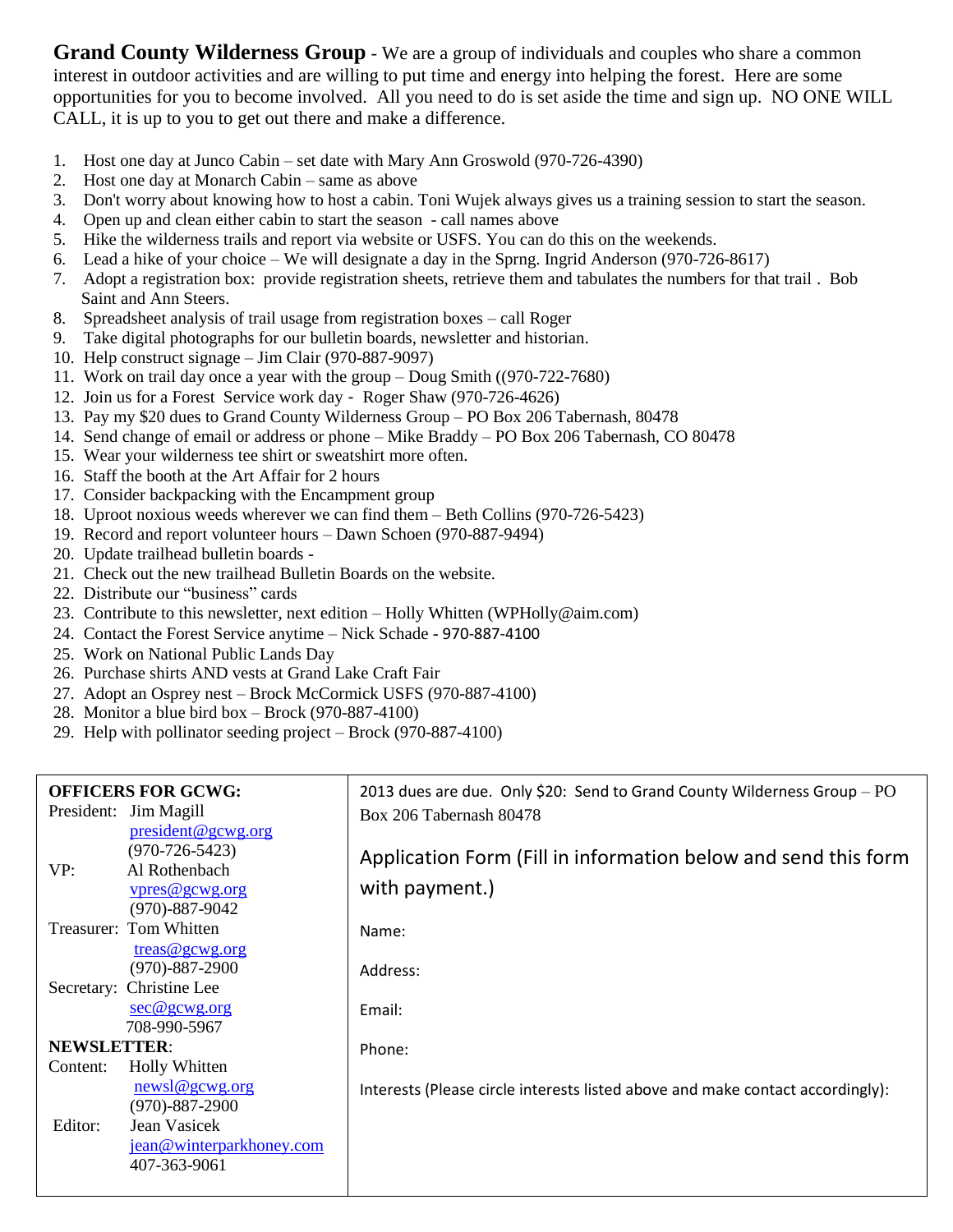## *GCWG Members and Volunteers Celebrate NPLD*

 Neither wind nor rain, nor blizzard, nor freezing temperatures could keep enthusiastic trail workers from gathering at 7:00 AM at Snow Mountain Ranch. After choosing a project site matching their passion and with delicious cinnamon buns and hot coffee in hand, workers boarded busses and vans headed for their location. End of day accomplishments include:

- Construction of two turnpikes and installation of drainage structures in the popular Blizzard Pass motorized trail.
- Rerouting of a 100 yard section of our favorite AA Bar Barn angler trail including water / erosion control and a rock lined raised trail on the Colorado River Trail.
- Construction of elevated boardwalk with additional structures including a small bridge on the Yankee Doodle section of the Idlewild Trail System popular for both hiking and biking.
- Cleanup of a 15 mile section of the Colorado River including removal of 250 lbs of steel and other debris. Construction of 3 "privacy blinds' at two river camps intended to assist physically disabled in the enjoyment of the Colorado River. All work was accessed by boat! Our members and additional volunteers contributed their

time, talents, and physical energy. This effort is equivalent to a donation of approximately \$30,000 toward the beautification Grand County. All participants were graciously rewarded with enthusiastic company, a delicious dinner provided by Winter Park Resort and music by the ACME Band. Mark your calendar for next year! NPLD will be on the last Saturday in September! September 27, 2014!



Ken and Pat building the AA Bar Barn Trail

## *Bees and Hidden Threats*

### *Jean Vasicek*

 Honey bees and some species of digger bees look a lot alike until you see them side by side. Digger bees are solitary bees that stay within a few feet of their home. Honeybees live with 40,000 girlfriends, 500 boyfriends and 1 queen and travel up to 10 miles to find nectar. Both digger bees and honeybees are pollinators (see the pollen on digger bee and honeybee in the photos) and both are in fear of their lives. Some threats lurk where least expected. .

 Recent investigations have found that substances sprayed on seeds by seed manufactures may yield poisonous nectar, killing millions of our tiny pollinators. So check with seed manufacturers BEFORE you buy. Find out what toxic substances may persist in flower nectar AFTER the seeds have sprouted. You may be purchasing native seeds intended to help the bees and be doing just the opposite.



 Digger Bee covered with yellow pollen. (Photo by Dan Vasicek)



 Honeybee with orange pollen in her pollen basket. (Photo by Dan Vasicek)

*CALL FOR ARTICLES:* While the primary focus of GCWG is to assist the Forest Service to preserve the wilderness areas in Grand County, we don't leave out the fun. Working together, we create many friendships and promote this by making a yearly camping trip. Does anyone have an interesting story and/or picture for the next newsletter about any past trips? '00 Arches; '01 Grand Canyon / Canyon Lands; '02(Jan) Jackson Hole / Yellowstone; '02(April), Capital Reef; '03 Capital Reef; '04 Bryce / Zion; '06 Arches Fiery Furnace; '07 Dinosaur National Monument / Fish hatchery Jones Hole Creek; '08 Great Sand Dunes; '09 Black Canyon of Bunnison; '10 Kodachrome Basin; '11(Jan) Yellowstone; '11(May) Bandelear; '12 Arches; '13 Zion National Park